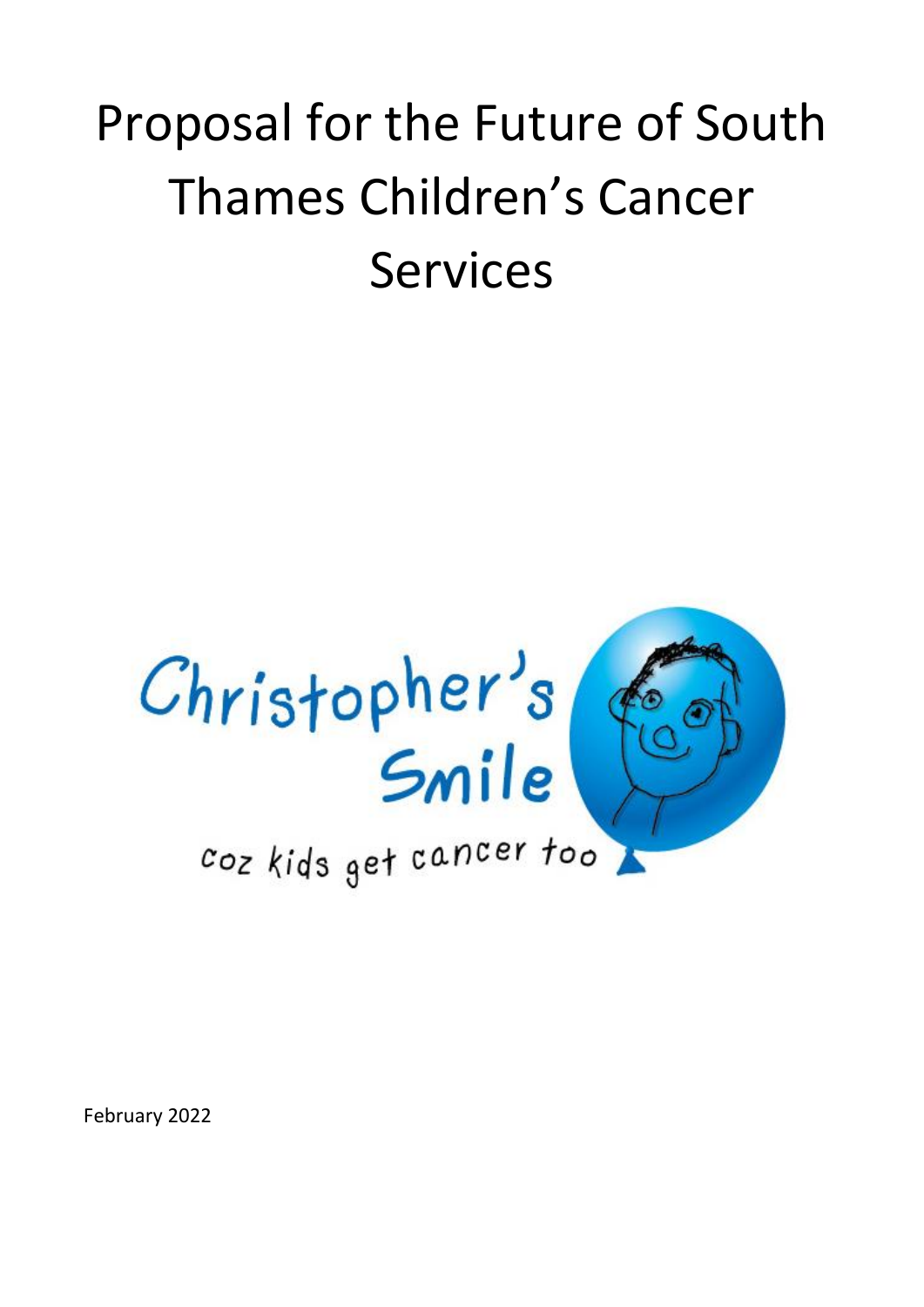# Contents

| $\mathbf{1}$                                                                       |     |  |  |  |  |
|------------------------------------------------------------------------------------|-----|--|--|--|--|
| $\overline{2}$                                                                     |     |  |  |  |  |
| Background and Prof. Sir Mike Richards Review on Children's Cancer Services 5<br>3 |     |  |  |  |  |
| 4                                                                                  |     |  |  |  |  |
| 5                                                                                  |     |  |  |  |  |
|                                                                                    | 5.1 |  |  |  |  |
|                                                                                    | 5.2 |  |  |  |  |
|                                                                                    | 5.3 |  |  |  |  |
| 6                                                                                  |     |  |  |  |  |
|                                                                                    | 6.1 |  |  |  |  |
|                                                                                    | 6.2 |  |  |  |  |
| $7^{\circ}$                                                                        |     |  |  |  |  |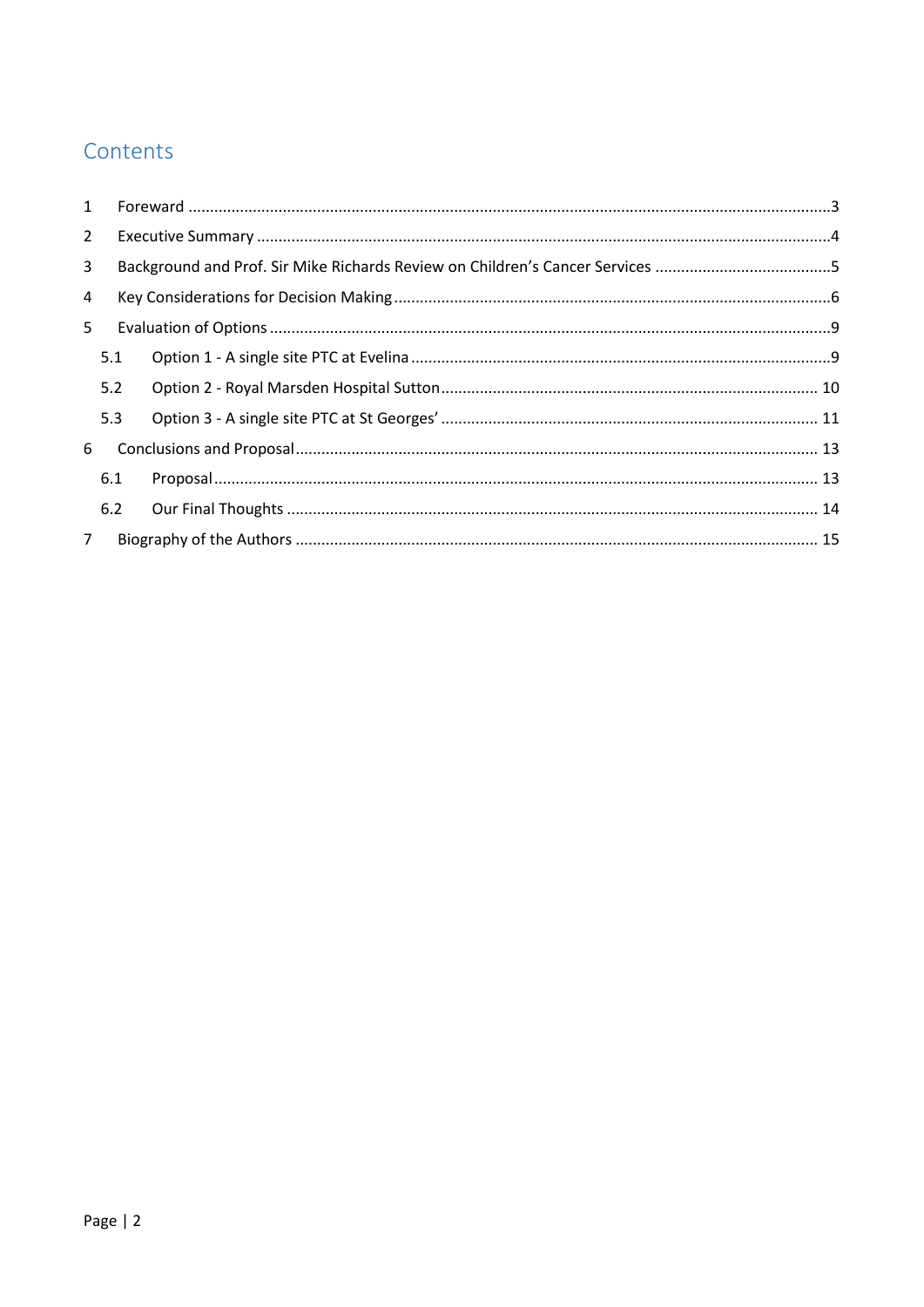## <span id="page-2-0"></span>1 Foreward

This document has been produced in response to Prof. Sir Mike Richards review into Children's Cancer Services and our objective has been to provide a clear proposal for the future of Children's Cancer Services for South London, Surrey, Sussex and Kent. We have produced this document to provide the *rationale* for our proposal. Our proposal has been created based on our own approach, knowledge, skills, experience and above all the experience of being parents to a child who was treated for Medulloblastoma at St. Georges' Hospital, The Royal Marsden Hospital and Frimley Park Hospital.

This document has been produced completely independently without the input or influence of any third party. Our objective is to provide the decision makers in NHS England with a balanced proposal for the future of South Thames Children's Cancer Services. Children's health has been the primary driver.

Our charity's vision is that "every child diagnosed with childhood cancer will not only survive but reach adulthood enjoying a good quality of life." This vision underpins our proposal.

Kevin and Karen Capel

Founders and Trustees of Christopher's Smile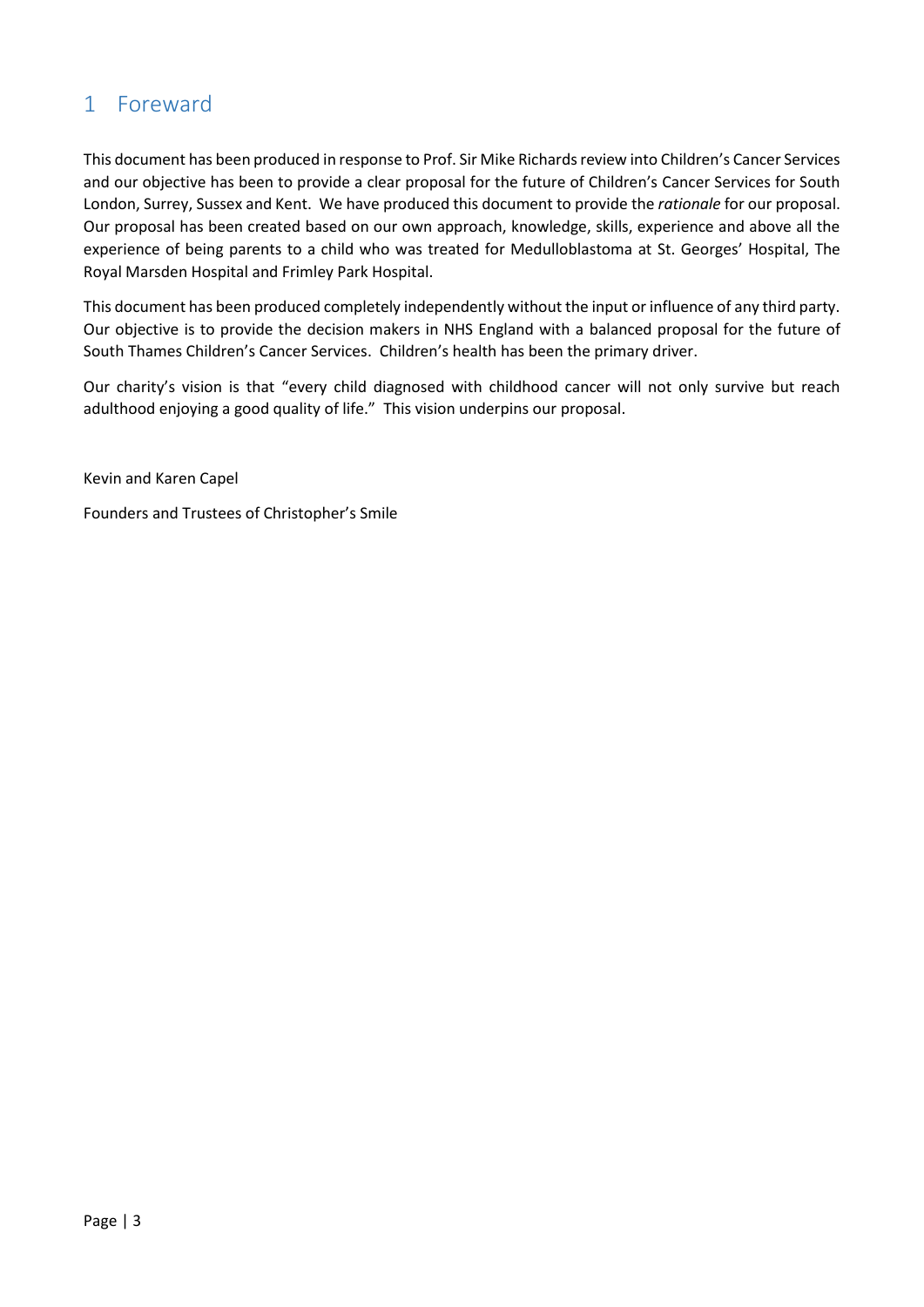### <span id="page-3-0"></span>2 Executive Summary

Professor Sir Mike Richards published his review into Children's Cancer Services and in particular, Children's Cancer Services in the South Thames Region. The review was commissioned by the Chief Executive of the NHS England in response to a draft service specification for Children's Cancer Services. The central issue being reviewed was whether Principle Treatment Centres (PTC) must be co-located with a level 3 Paediatric Intensive Care Unit (PICU) and other specialised children's services. Professor Richards came to the conclusion that from now on all PTCs must be co-located with a PICU and other specialised children's services.

While the vast majority of the 14 PTCs in England conformed to this standard there was an anomaly in the South Thames region. This is mainly due to the fact that South Thames Children's Cancer Services consists of 3 hospitals, The Royal Marsden in Sutton providing Paediatric Oncology treatment delivery and management; St. Georges' in Tooting providing neurosurgical, general surgical and PICU facilities; Kings College Hospital in Camberwell providing neurosurgical, general surgical and PICU facilities. With no PICU or general surgical facilities the review questions whether the Royal Marsden Hospital in Sutton should continue as a PTC.

Professor Richards' review suggests a shortlist of options:

- 1. Move the South Thames Children's Cancer Services PTC to the Evelina Children's Hospital in Lambeth.
- 2. Move the South Thames Children's Cancer Services PTC to St. Georges' in Tooting
- 3. Move the South Thames Children's Cancer Services PTC to a new children's hospital on the Sutton site adjacent to the Royal Marsden

Although options 1 & 2 may look appealing and could be chosen on a purely tactical viewpoint, they each have major flaws which must be examined carefully.

The Evelina option has both general surgical and PICU facilities. The issue with the Evelina is chiefly access for families living in Kent, Sussex and Surrey. The Evelina does not have radiotherapy facilities and current does not undertake paediatric neurosurgery. The Evelina is not co-sited with an academic research partner and there is a high risk that whereas currently the Royal Marsden is a world leader in paediatric oncology drug development and genomic diagnostic research, these activities will either cease to significantly diminish over time. For these key reasons we cannot recommend this option.

Whilst family and patient access to St. Georges' is slightly better than option 1, St. Georges' paediatric facilities are cramped and in need of updating. To move the PTC to St. Georges' would need building work at an already congested site. There would also be our serious concerns regarding future research activities. We could not recommend this option.

The  $3<sup>rd</sup>$  option which would be a new children's hospital at the Sutton site adjacent to the Royal Marsden would in our view be the best strategic option. Although this option would mean the closure and transference of general children's services from the Epsom and St. Helier Hospital. Access for families and patients is the best of the 3 options and research activity would remain world leading. The main failing of this option may be cost and timescales. We would therefore recommend that in the shorter term, a level 3 paediatric facility be created at the Royal Marsden tailored for oncology children. We have seen during Covid how hospitals have created additional Intensive Care capacity when the need arose. There would need to be work undertaken, budgets reviewed and staff recruited.

Our view is that any new children's hospital on the Sutton site should be a centre of paediatric oncology research excellence and be a key component of the London Cancer Hub. We would also recommend that the new hospital be a centre for paediatric genomics incorporating a Children's Rare Disease Centre and fully embracing the UK's world leading research and application of genomic medicine.

The current situation which South Thames Children's Cancer Services currently finds itself in is the result of decades of individualistic decision making and no integrated strategic planning. This problem must not have a 'sticking plaster' solution applied. A sound strategic integrated solution is the only way forward.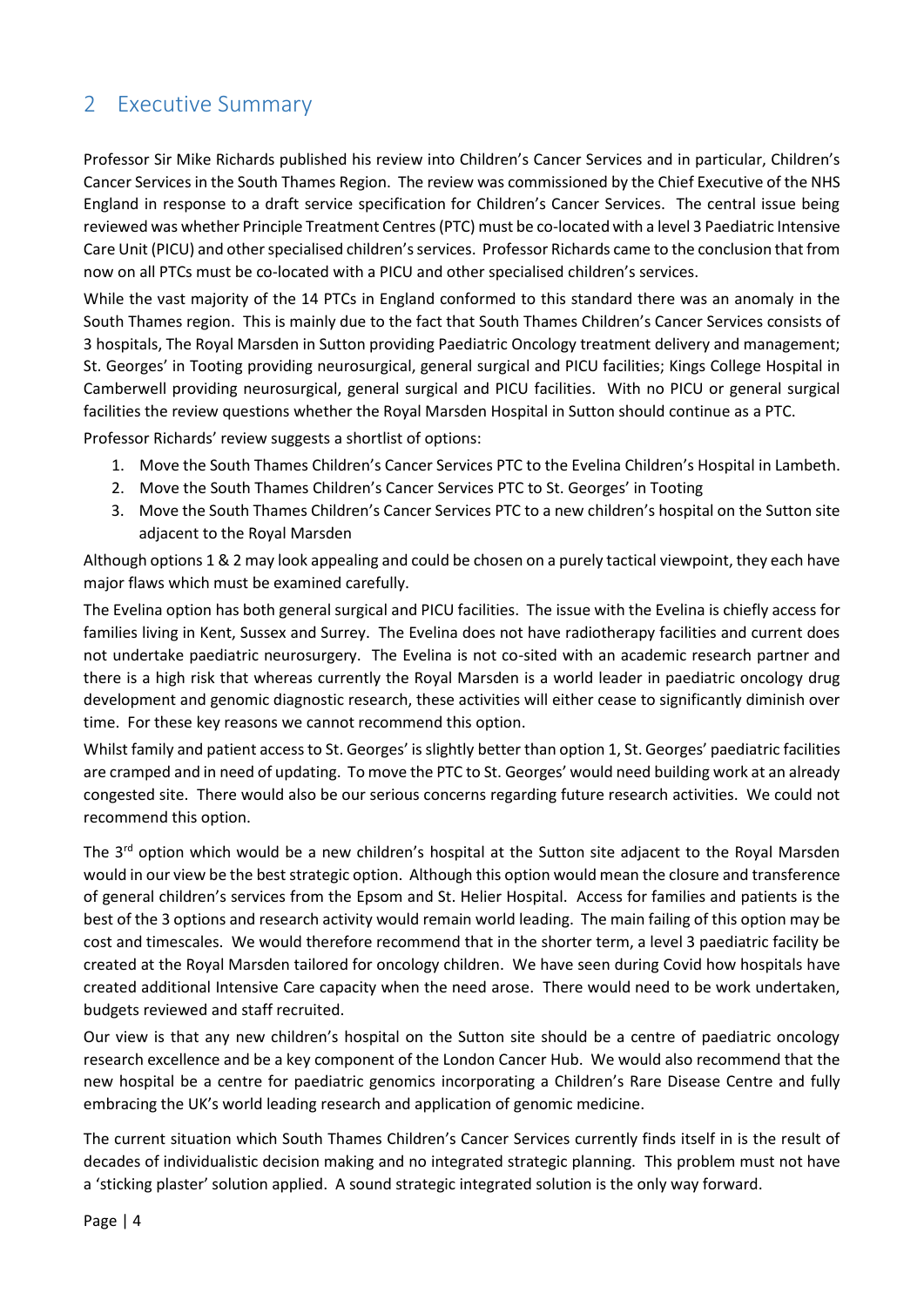# <span id="page-4-0"></span>3 Background and Prof. Sir Mike Richards Review on Children's Cancer Services

This document has been produced in January 2022, a full year after Prof. Sir Mike Richards review into Children's Cancer Services was completed and presented to the board of NHS England. The past year has been one of the most challenging in the NHS's history with the dual challenges of treating large numbers of patients with Covid 19 and simultaneously rolling out Covid 19 vaccines for the entire population. The NHS has performed magnificently since the pandemic spread in the UK during February and March 2020. The Covid 19 pandemic has forced the NHS to implement initiatives that would have been unheard of before the pandemic started.

In January 2020, in the middle of the pandemic, Prof. Sir Mike Richards published his review into Children's Cancer Services. The document can be found online at this location:

[https://www.england.nhs.uk/wp-content/uploads/2020/01/board-meeting-item-9-update-on-specialised](https://www.england.nhs.uk/wp-content/uploads/2020/01/board-meeting-item-9-update-on-specialised-services-c-appendix-2.pdf)[services-c-appendix-2.pdf](https://www.england.nhs.uk/wp-content/uploads/2020/01/board-meeting-item-9-update-on-specialised-services-c-appendix-2.pdf)

In summary the review concluded that all children's cancer Principal Treatment Centres (PTC) must have a cosited Level 3 Paediatric Intensive Care Unit and specialist children's services. At present there is an issue in South Thames whereby the services are fragmented and The Royal Marsden Hospital Children's Unit in Sutton does not have a Paediatric Intensive Care Unit (PICU). All other PTCs in England with the exception of UCLH have co-sited Paediatric Intensive Care Units and are therefore not an issue. UCLH, due to it's geographic proximity to Great Ormond Street Hospital is not seen as an issue either.

In the South Thames area the three hospitals with PICUs are St. Georges' Hospital, Kings College Hospital and The Evelina Children's Hospital co-sited with St. Thomas's Hospital.

Prof. Richards review highlighted the fragmented services for South Thames Paediatric Cancer Services that currently exist. The review describes the transfer of paediatric oncology patients from hospitals in South London, Surrey, Sussex and Kent which do not possess a PICU to one of the 3 PICU units in the South Thames area in addition to transfers from Sussex to Southampton Hospital.

The review concentrated on the future of The Royal Marsden Hospital to continue as a PTC. It is made clear in the review that with no PICU and no plan for the creation of a PICU, The Royal Marsden could not continue as a PTC and that the service must move to another hospital with a co-sited PICU.

Five options were considered by Prof Richards to resolve the issue of the future of Children's Cancer Services in South Thames. Two options were discounted leaving three options. These three options will be discussed more fully in this document and whereas Prof. Richards does not propose any single favoured solution, we will make a firm proposal and give reasons for our decision.

In conclusion, we are of the opinion that the current situation in which Children's Cancer Services in South Thames finds itself, has been caused by decades of individualistic decision making. Clearly there has been no will to centralise every aspect of Children's Cancer Service delivery into a single facility resulting in the fragmented morass that has now been deemed as unacceptable.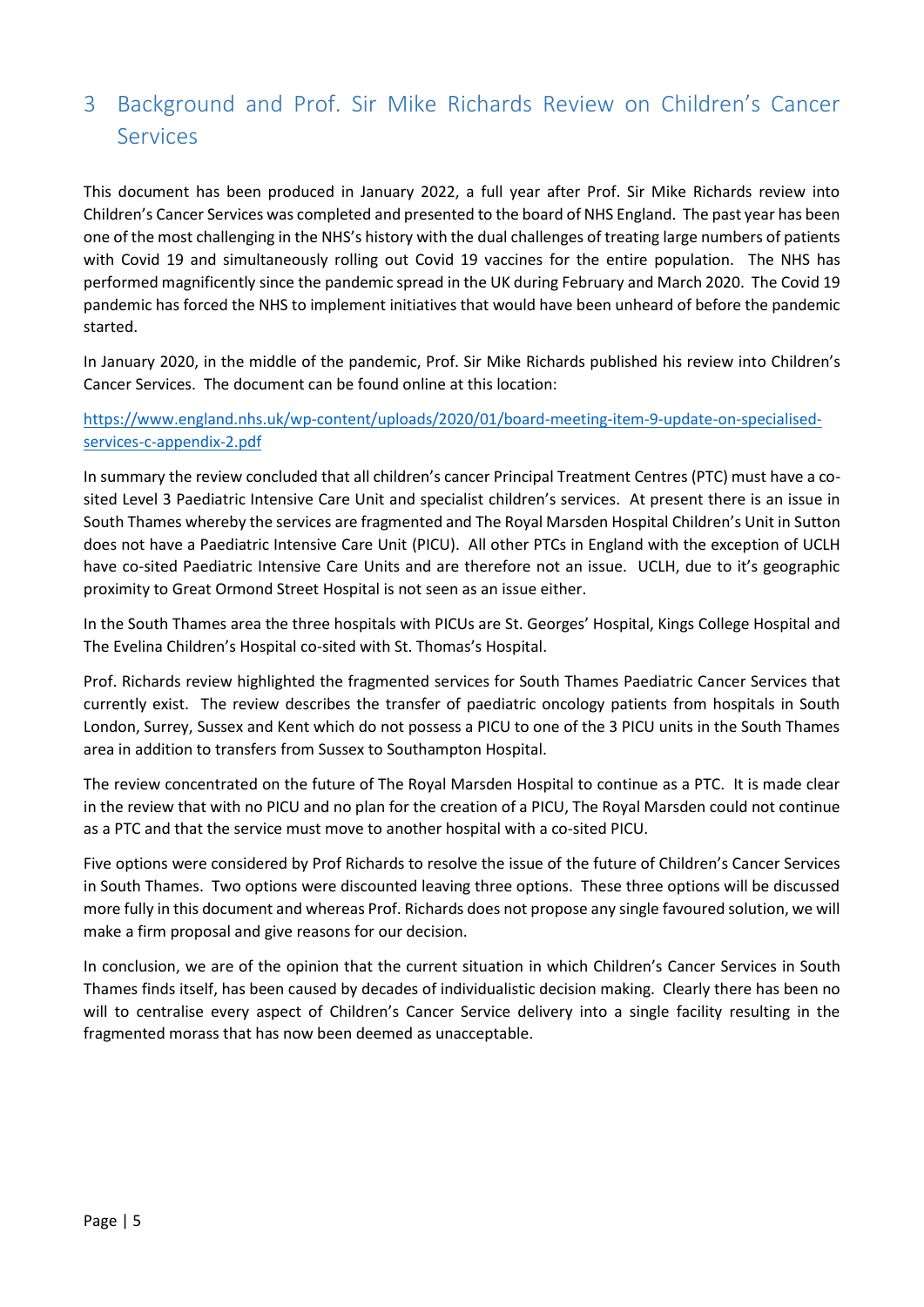## <span id="page-5-0"></span>4 Key Considerations for Decision Making

In his review, Prof. Richards listed 6 factors which should be taken into account for any decision on the future of Children's Cancer Services in South Thames. These are:

- Feasibility of on-site provision of a PICU and other relevant paediatric specialised services.
- Access for patients and parents.
- Workforce retention and recruitment.
- Potential for clinical research.
- Timeliness of implementation
- Capital costs / value for money / affordability

Below we give our views on these factors and provide views from our perspective.

#### **Feasibility of on-site provision of a PICU and other relevant paediatric specialised services.**

We understand the need for a PICU co-sited with a Children's Oncology Unit. We remember our time in the Royal Marsden where a white board indicated the availability of PICU beds at the Evelina, Kings College Hospital, St. Georges' and GOSH. We remember that there were times when there were no free PICU beds in London. In the intervening years we are not aware of major PICU expansion at any of the 4 centres mentioned above so we can only assume the situation hasn't changed in 14 years. As we are not able to see statistics for % bed utilisation in the London PICUs we cannot say whether there is equilibrium between demand and capacity. One aspect of PICU need as a result of oncology treatment is as a result of harsh cytotoxic regimens not being tolerated by some children. We know harsh regimens can result in acute febrile neutropenia which can be life threatening. A question we would ask is: Has there been advancement in chemotherapy regimens to greatly reduce 'over treating' children? If this is the case and with greater use of kinder, targeted treatments, will the demand for PICU beds decrease over time? We are aware that for treatments such as Bone Marrow Transplants, PICU availability will be needed as will post surgery care.

Paediatric radiotherapy services are also a key requirement. Whereas adults are given radiotherapy treatment awake, younger children need to be sedated so they do not move during treatment. Therefore there is a requirement for radiology staff to know how to treat children but there needs to be a facility where children are given sedatives and can recover post treatment with the appropriate staffing.

Surgery both general and neurological are both key requirements and any PTC should have the ability to perform at least general surgery with specialist surgery being performed by centres with particular expertise in those areas.

#### **Access for patients and parents.**

Paediatric oncology patients fall into two distinct categories: inpatients and out patients. Each have their own access requirements which can be quite different. Let us take the case of inpatients first. Parents will stay with their children during chemotherapy treatment. This will necessitate taking clothing for both parent and child, toys, food and personal technology devices. Added to this a child may not be able to walk unaided and will need the use of either a buggy or wheelchair. If a hospital has poor vehicular access how would a parent and child physically get everything needed for a hospital stay to the hospital? We must remember that families from the farthest reaches of Kent and Sussex will need to be considered. Family visits must also be taken into account. Families do not want a long drive into Central London and then face the prospect of having to park at huge expense just to undertake an essential visit.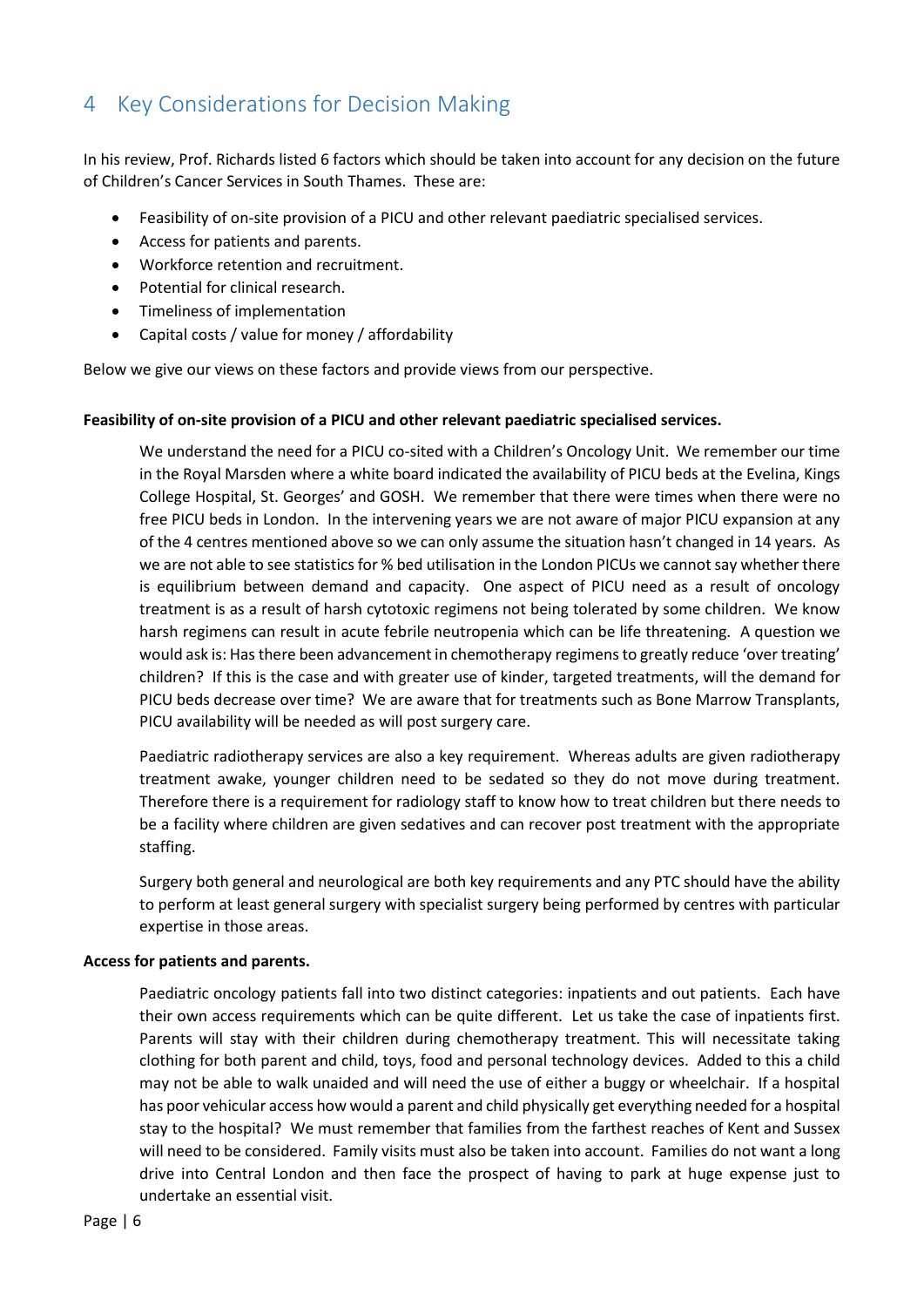Outpatients have similar needs and whilst clothing and food are not needed, consideration must be given to children who cannot walk and need parental assistance. Children who are receiving radiotherapy must be seen as an important group as they will need to attend hospital on regular occasions. If they are starting their journey in farthest Kent or Sussex, then the frequency of long difficult journeys must be taken into account.

#### **Workforce retention and recruitment.**

We cannot comment on NHS recruitment and staff retention but we would say that surely accommodation costs and quality would be an important factor especially for the specialist nursing community.

We would also state that doctors who wish to undertake a clinical fellow role, undertaking research whilst working as an oncologist would be looking for a strong academic partner institution.

#### **Potential for clinical research.**

Currently the Royal Marsden Hospital and The Institute of Cancer Research are clinical/academic partners. This relationship is decades old and whilst there is always room for improvement there is an excellent record of paediatric clinical trials and treatment improvements which have resulted from this ongoing partnership. As funders of paediatric research we know only too well the issues that arise when researchers are in one facility and clinicians are in another. Even when we were dependent on staff at St. Georges' to provide samples, huge administrative and logistical hurdles had to be overcome.

The Royal Marsden Hospital Children's Unit runs more drug clinical trials than any other UK centre and the Royal Marsden Centre for Molecular Pathology has become a world leader in the development of paediatric tumour genomic diagnostics. We would not want to this work to diminish or stop altogether. Neither would we like to see paediatric research at the Institute of Cancer Research 'wither on the vine' and being stopped due to the lack of an effective clinical partner.

#### **Timeliness of implementation**

The co-siting of a PICU and PTC has been accepted as a firm requirement. However creating a PTC at a new site will not be quick and consideration must be given to the whole spectrum of paediatric services needed, not just chemotherapy delivery. Obviously where a site has an existing PICU this is a huge advantage but we must remind ourselves that in the middle of the Covid pandemic hospitals were turning whole clinical/surgical wards into intensive care wards in extremely short spaces of time. If this can be achieved with Covid why can't the same thinking and impetus to make the necessary changes become a reality for paediatric oncology?

#### **Capital costs / value for money / affordability**

Capital expenditure must be seen as an investment for the future and not spend to plug a tactical gap. With this in mind the building of any new premises should be seen as a capital cost and therefore an investment for the future. The investment of public funds should never be taken lightly and should provide a firm foundation for future operational activities as well as providing the provision for future growth and/or new practices/technologies.

With regards affordability, the wider South Thames and Surrey areas should be looked at as a whole and not a group of competing trusts. From our perspective the current situation with South Thames Children's Cancer Services have been brought about by decades of individualistic thinking. The application of the 'if it ain't broke don't fix it' approach will only last so long. It is clear that there is a complete lack of integrated strategic planning and this has an impact not only on expenditure but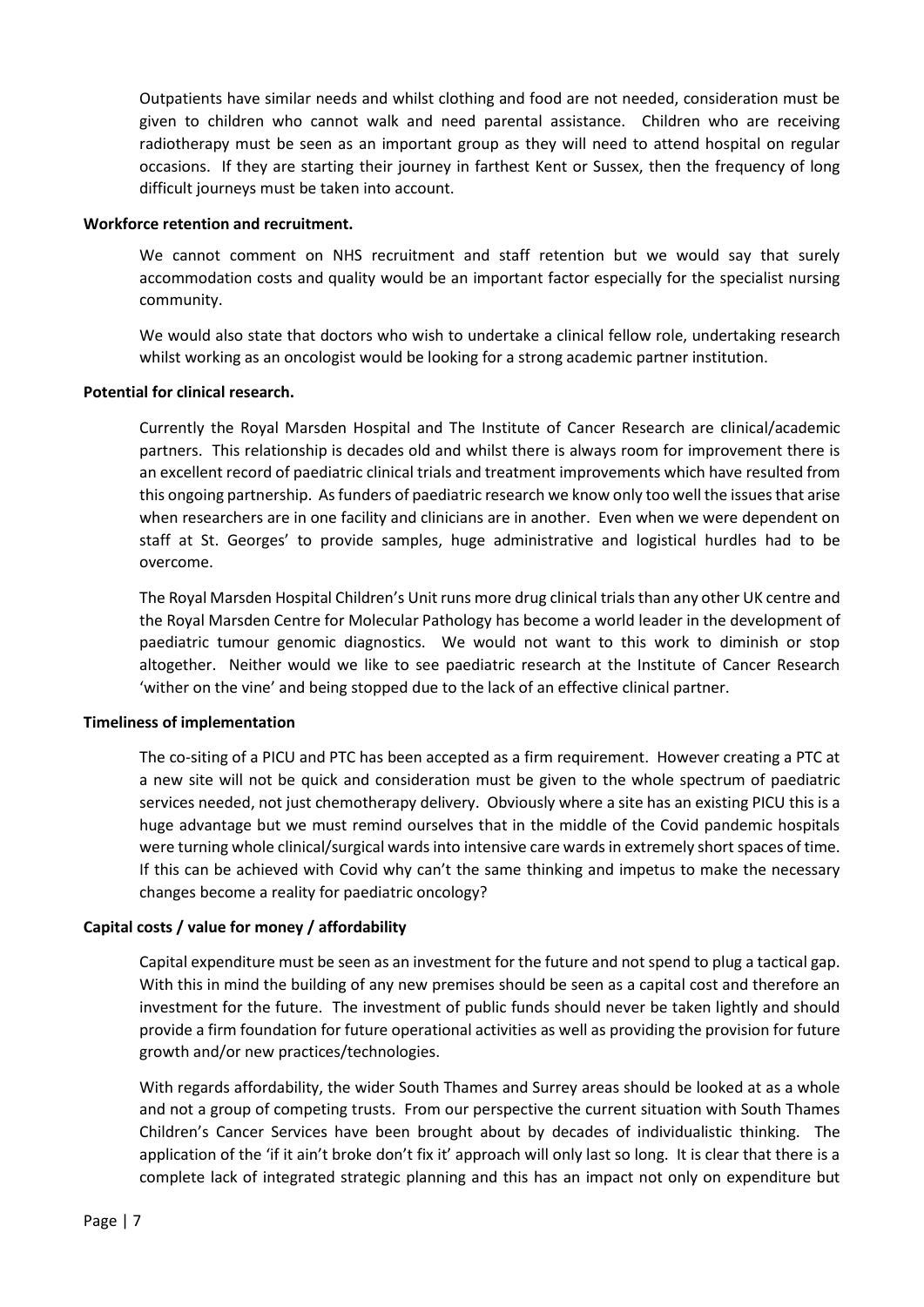patient satisfaction. Therefore whichever option is chosen it must be part of a strategic plan to improve children's services and provide solid foundations for future services.

In our proposal below we will give an explanation as to how, from our perspective, each of the above factors are addressed by the three options listed by Prof Richards.

One conclusion we made after reading Prof. Richards' review was there was no mention whatsoever of any integrated strategic planning as part of the decision making process. Our opinion was that the review was written on the assumption that services would continue to be delivered in the current way and that no advances in treatment practices or application of new technologies was considered.

We therefore see a key factor in the decision making process to be how any new facility would be a firm foundation for the future and that allowance for innovation and advancement in treatment practice and technology would be integrated into the new facility's design.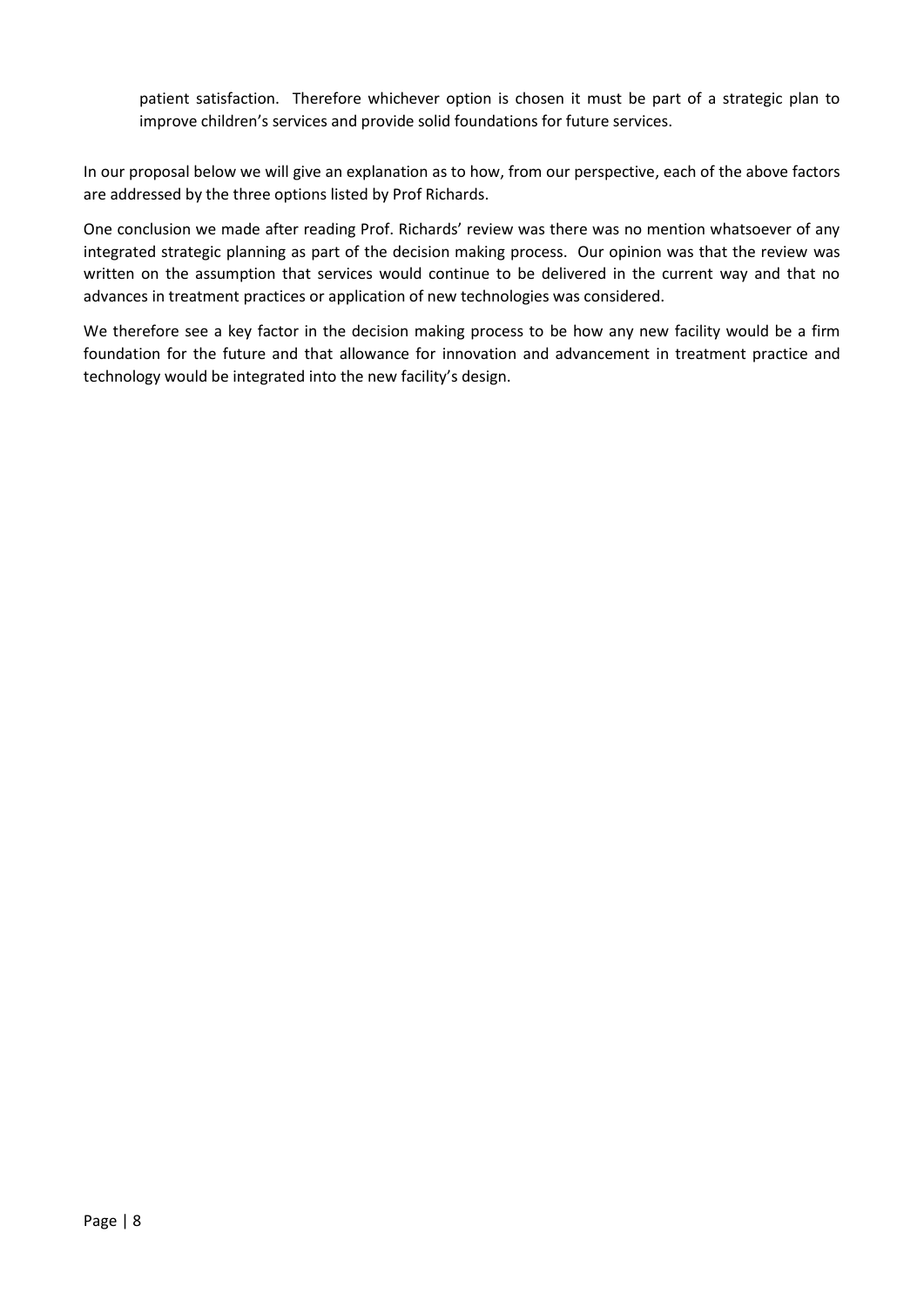# <span id="page-8-0"></span>5 Evaluation of Options

The three options for the siting of a PTC in South Thames proposed by Prof. Richards are:

- A single site PTC at Evelina (possibly Marsden@).
- Royal Marsden Hospital Sutton, only if a new children's hospital on the adjacent site seems viable / is being considered.
- A single site PTC at St Georges' (possibly Marsden@).

Note:- Marsden@ is an idea that the Royal Marsden name continues but the PTC siting is at another hospital.

To illustrate the current fragmented nature of Children's Cancer Services in South Thames see the table below:

|                                                             | Royal Marsden<br>Children's Unit | St. Georges'<br>Hospital | Evelina<br>Children's<br>Hospital | Kings College<br>Hospital |
|-------------------------------------------------------------|----------------------------------|--------------------------|-----------------------------------|---------------------------|
| Paediatric oncology<br>treatment delivery<br>and management |                                  | X                        | X                                 |                           |
| PICU                                                        | X                                |                          |                                   |                           |
| Paediatric<br>Radiotherapy                                  |                                  | X                        | Х                                 |                           |
| Paediatric<br>neurosurgery                                  | X                                |                          | X                                 |                           |
| Paediatric general<br>surgery                               | X                                |                          |                                   |                           |

Let us now compare each of the short listed options against not only the factors listed by Prof. Richards but also factors associated with future growth, treatments and technologies.

- <span id="page-8-1"></span>5.1 Option 1 - A single site PTC at Evelina
- Feasibility of on-site provision of a PICU and other relevant paediatric specialised services.
	- $\triangleright$  The Evelina already has a PICU in place so this would need no development. However the Evelina does not have the services for the delivery and management oncology treatments.
	- $\triangleright$  The Evelina is not a current PTC
	- $\triangleright$  The Evelina does not have any onsite Radiotherapy facilities as these are housed at Guys Hospital
	- $\triangleright$  The Evelina does not have a Neurosurgical capability
	- $\triangleright$  The Evelina does have an excellent range of paediatric non oncology services
- Access for patients and parents.
	- $\triangleright$  With the Evelina part of St. Thomas' Hospital on the Southbank there are considerable issues with vehicular access and parking. We must bear in mind that families will come from a catchment area of Kent, Sussex and Surrey and although the Evelina is walking distance from Waterloo station, patients and their families may start their journeys many miles from a mainline station making car travel the only viable option.
	- $\triangleright$  If a family needs to drop off their child and parent they would be liable for a London Congestion Charge fee of £15 plus if their vehicle did not meet Ultra Low Emission Zone standards a further £12.50. This would mean that a parent/sibling/grandparent would need to pay £27.50 in fees just to visit their child/sibling/grandchild in hospital.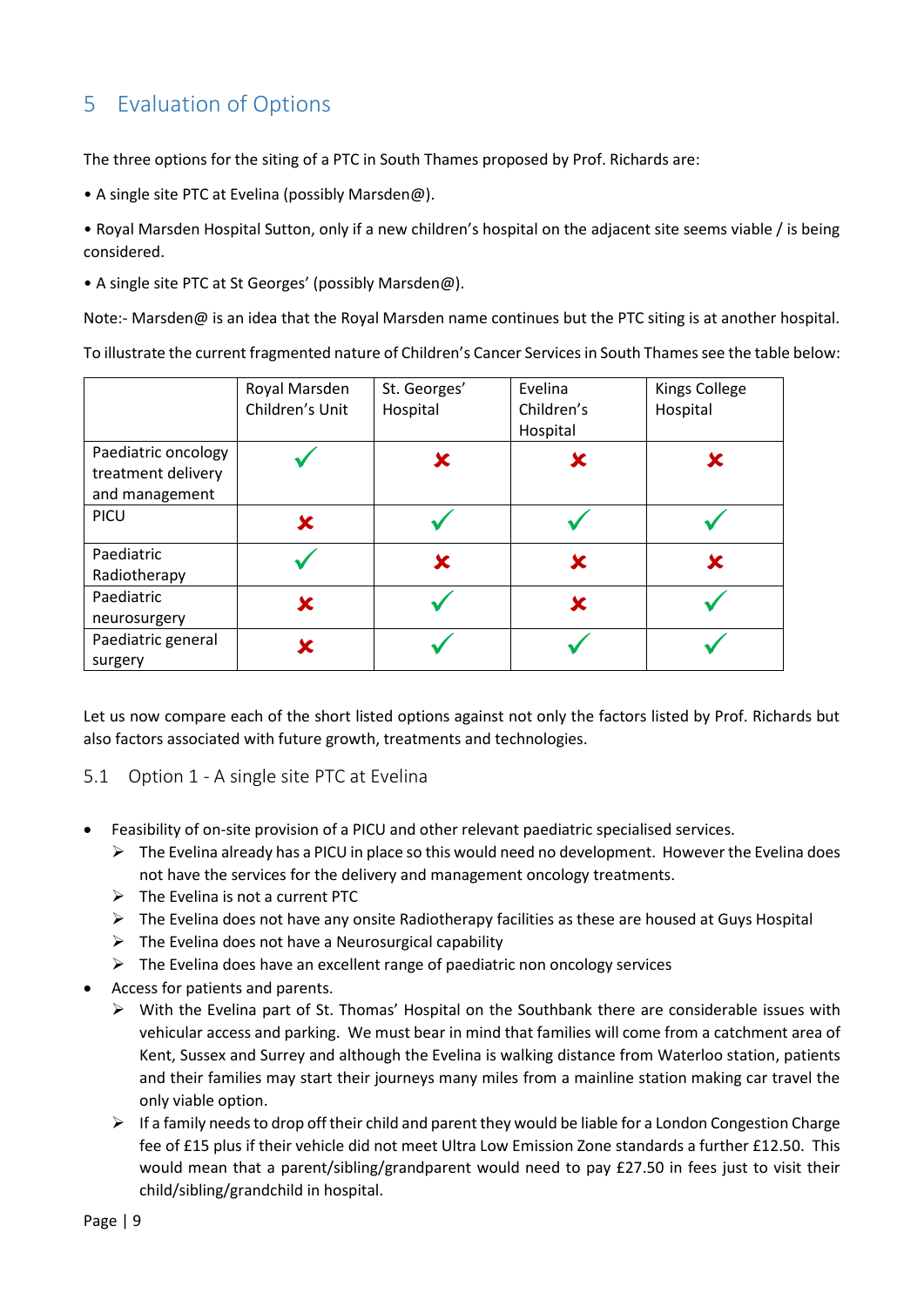- Workforce retention and recruitment.
	- $\triangleright$  With no specialist cancer academic partner there would be a little incentive for senior clinicians with a research interest to take a position in any Children's Oncology Unit located at the Evelina. Also the extremely high cost of accommodation in the area may be an influencing factor for specialist nursing staff.
- Potential for clinical research.
	- $\triangleright$  With the Evelina Hospital so far away from the Sutton home of the Institute of Cancer Research, the academic partner of the Royal Marsden Hospital, there can be no doubt that this relationship for paediatrics would be severely weakened or disappear entirely. It would not be the best use of clinical researcher's time to continually shuttle between Sutton and Lambeth. Therefore we would expect a serious deterioration in research activity.
- Timeliness of implementation
	- Moving Children's Cancer Services from the Royal Marsden to the Evelina Hospital must be seen as a tactical sticking plaster solution and does not in any way lay firm foundations for tomorrow's treatments, technologies or thinking. Although moving to the Evelina could potentially be the quickest solution to the current single shortcoming of the Royal Marsden in that it has an onsite PICU, other factors must be taken into account.
- Capital costs / value for money / affordability
	- $\triangleright$  The Evelina option may appear attractive in that Capital Costs would be lower than other options but we must take into account other costs such as providing a paediatric day ward for the site which undertakes paediatric radiotherapy.
	- $\triangleright$  Choosing the Evelina cannot be seen as the best strategic option in that there would be no plans to centralise all paediatric oncology activities into a single centre and be fully integrated with a world leading research institution.

#### <span id="page-9-0"></span>5.2 Option 2 - Royal Marsden Hospital Sutton

- Feasibility of on-site provision of a PICU and other relevant paediatric specialised services.
	- $\triangleright$  The Royal Marsden does not currently have a PICU onsite. In order to meet the requirements of the Children's Cancer Services specification a PICU would be needed for the Royal Marsden to continue as a PTC. There would also be a requirement to provide paediatric surgical services in order to meet the need of fitting lines or ports for chemotherapy administration.
	- Professor Richards review stated that the Royal Marsden could only be considered if a children's hospital facility be built on the current Sutton Hospital site, part of the RMH/ICR campus. Whether this facility would eventually include paediatric neurosurgery is one that would be outside of the scope of this response but from a strategic viewpoint it would make sense.
	- The Royal Marsden has the RMH/NIHR Centre of Molecular Pathology onsite which has become a world leader in the development and application of genomic cancer diagnostics for children.
- 2) Access for patients and parents.
- 3) The Royal Marsden option is the only realistic option for children and their families originating Kent, Sussex or Surrey. The site has good vehicular access and although public transport links are not as good as the other two options, travel from the South of Sutton can only really be considered using a car.
- 4) Workforce retention and recruitment.
	- $\triangleright$  Maintaining and hopefully enhancing the strong relationship with the ICR would encourage clinical staff with a strong research interest to work at any new facility.
- 5) Potential for clinical research.
	- $\triangleright$  Currently the RMH runs more drug trials for paediatric oncology than any other UK centre. Children benefit from the strong drug development activities for adults between the ICR and RMH and this activity must flourish in order to address the current poor outcomes for some paediatric solid tumours.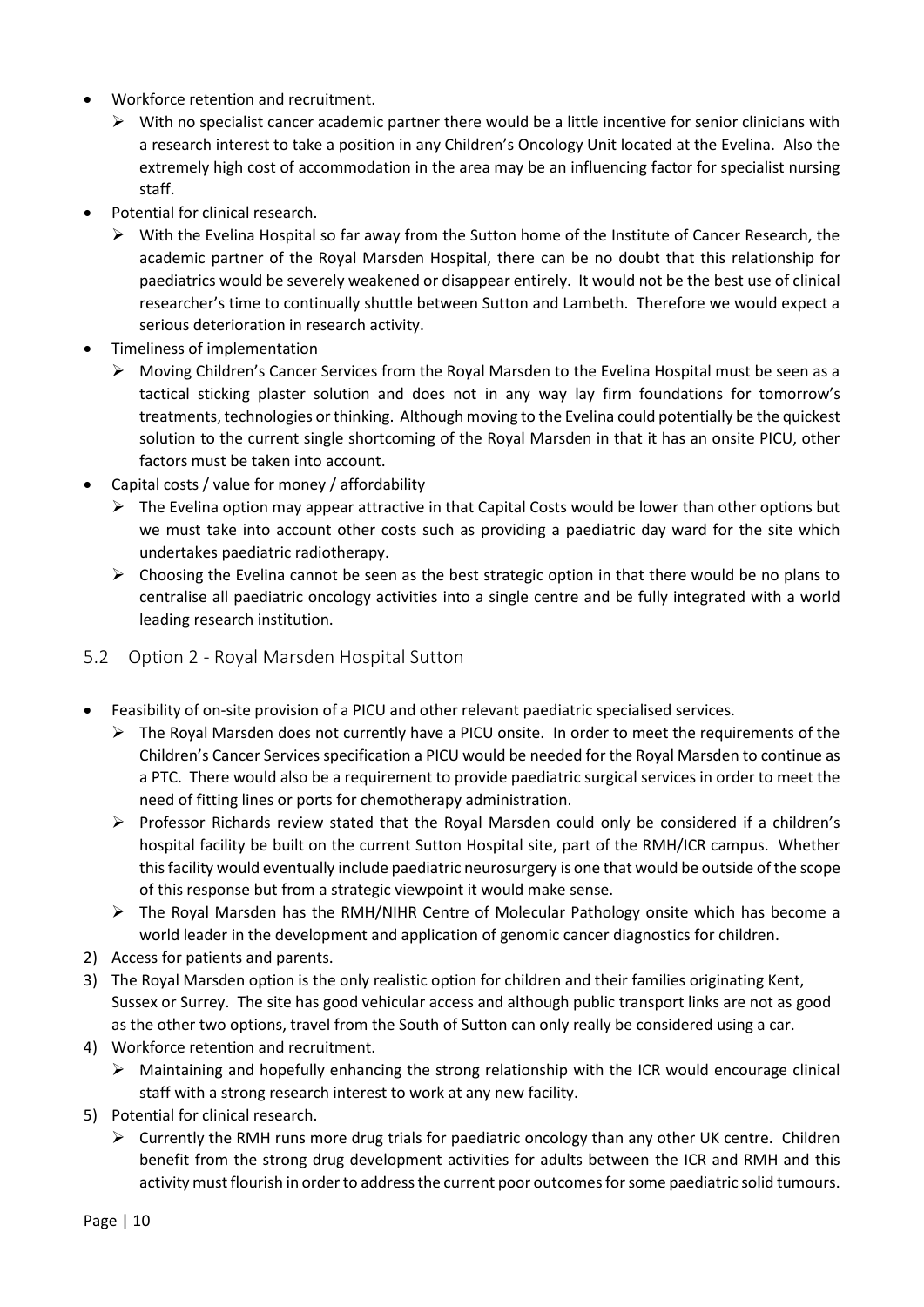- $\triangleright$  The Centre for Molecular Pathology is a joint RMH/NIHR facility which since it's opening has developed new genomic tumour diagnostics for children through close cooperation with the ICR. The centre is now a world leader in paediatric tumour genomic diagnostics. This has only occurred due to the centre's proximity to the RMH Children's Unit. We would not want to see this research activity in possibly the most important new area of medicine diminish.
- $\triangleright$  If the spectre of closure of the Children's Unit was removed, clinicians with a strong research interest would be able to undertake research and their clinical duties on a single campus. This clinical partner/academic partner relationship stimulates translational research which ultimately benefits children.
- 6) Timeliness of implementation
	- $\triangleright$  Full implementation of this option is undoubtedly the longest unless major building work needed to be undertaken at St. Georges'.
	- $\triangleright$  There was no mention in Prof. Richards review of the feasibility of a phased approach whereby a Level 3 care facility tailored to treating oncology children was implemented onsite at the Royal Marsden while a new children's hospital was built.
- 7) Capital costs / value for money / affordability
	- $\triangleright$  There is also no doubt that this option would be the most expensive in the short term.
	- $\triangleright$  However this option may be the best value for money.
	- $\triangleright$  In order to determine affordability we need to be supplied with the tangible cost of a child's life. We can compare that cost against the NHS budget and then make a decision on affordability
	- $\triangleright$  If a new children's hospital was built at the Sutton site there would be cost savings from the closure of the Epsom and St. Helier site.
- <span id="page-10-0"></span>5.3 Option 3 - A single site PTC at St Georges'
- Feasibility of on-site provision of a PICU and other relevant paediatric specialised services.
	- $\triangleright$  St. Georges' already has a PICU and undertakes both paediatric neurosurgery and paediatric general surgery. In Prof. Richards review the paediatric facilities at St. Georges' were described as 'cramped and need upgrading'.
	- $\triangleright$  There would be a question as to where on the St. Georges' site any new paediatric oncology unit would be sited.
	- $\triangleright$  St. Georges' does not have it's own radiotherapy facilities and children would still need to use the Royal Marsden so a paediatric day ward would be needed at the RMH.
- Access for patients and parents.
	- $\triangleright$  St. Georges' benefits from good public transport services but like the Evelina, St. Georges' is not very accessible from the farthest reaches of Kent, Sussex and Surrey. Parking is not easy and there have always been limited space for parents to stay with their child during treatment.
- Workforce retention and recruitment.
	- $\triangleright$  We can only state that clinicians with a strong oncology research interest may not want to work at St. Georges' as it is not co-sited with a strong cancer research academic partnering institution.
- Potential for clinical research.
	- $\triangleright$  St. Georges' is a joint PTC with the Royal Marsden. Currently paediatric oncology research activity at St. Georges' is low compared to the research activity at the Royal Marsden. Although St. Georges' is a few miles from the Sutton home of the Institute of Cancer Research, the academic partner of the Royal Marsden Hospital, there can be no doubt that this relationship for paediatrics would be severely weakened or disappear entirely. It would not be the best use of clinical researcher's time to continually shuttle between Sutton and Tooting. Therefore we would expect a serious deterioration in research activity.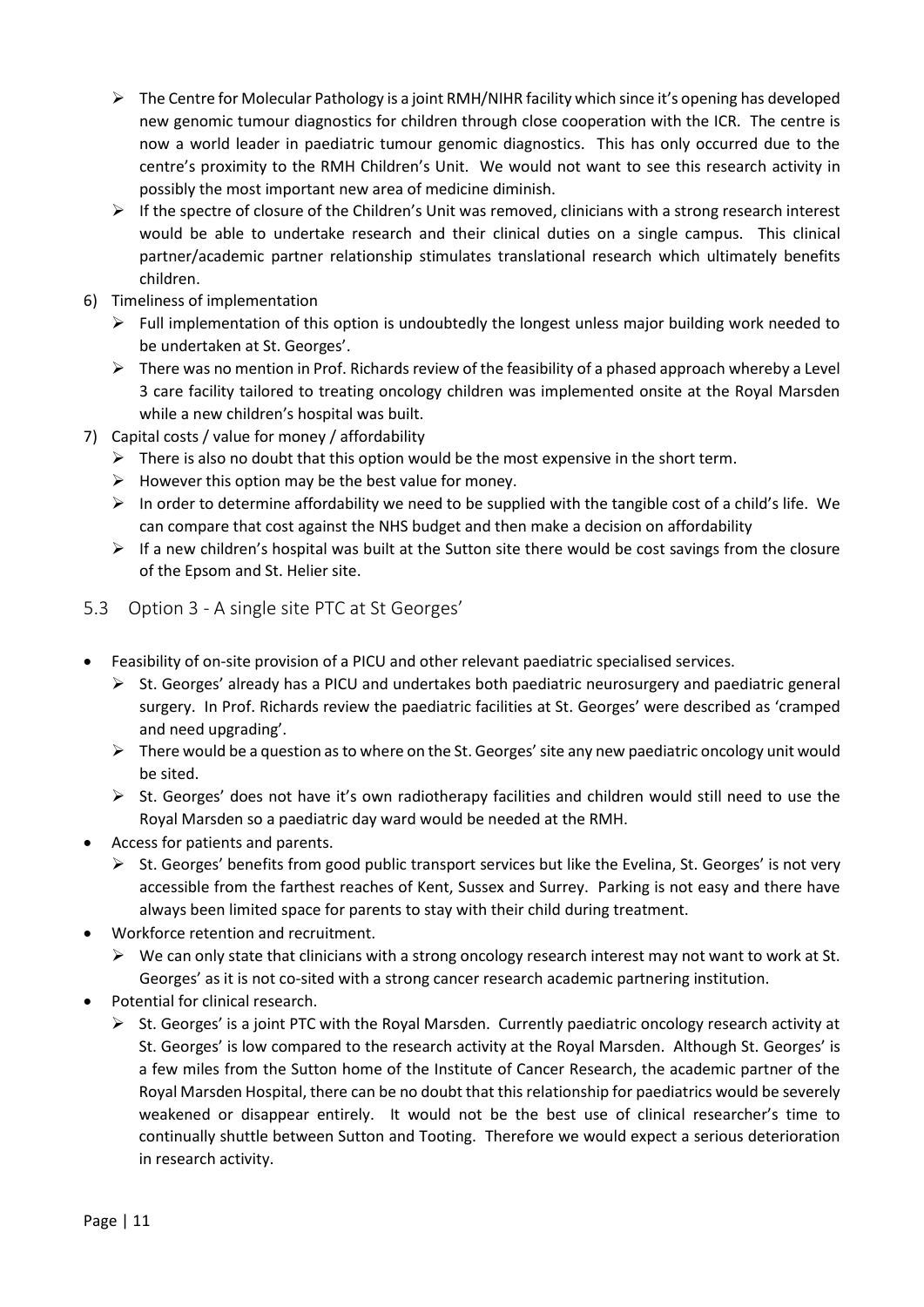- Timeliness of implementation
	- $\triangleright$  To incorporate paediatric oncology at St. Georges' there would need to be a major expansion and upgrade to the St. Georges' paediatric facilities. We would expect this to be a lengthy implementation as it would mean the complete refurbishment of an existing operational facility with little or no impact on patient services.
- Capital costs / value for money / affordability
	- Capital costs would be dependent on the scale of building work on the St. Georges' site.
	- $\triangleright$  The cost of a paediatric day ward at the Royal Marsden would need to be included in any equation.
	- $\triangleright$  The St. Georges' option does tick many boxes but would there be space for any future expansion?
	- $\triangleright$  Complex building work would be costly and with no savings associated with the closing of Epsom and St. Helier hospital, would this be the most value for money/affordable option?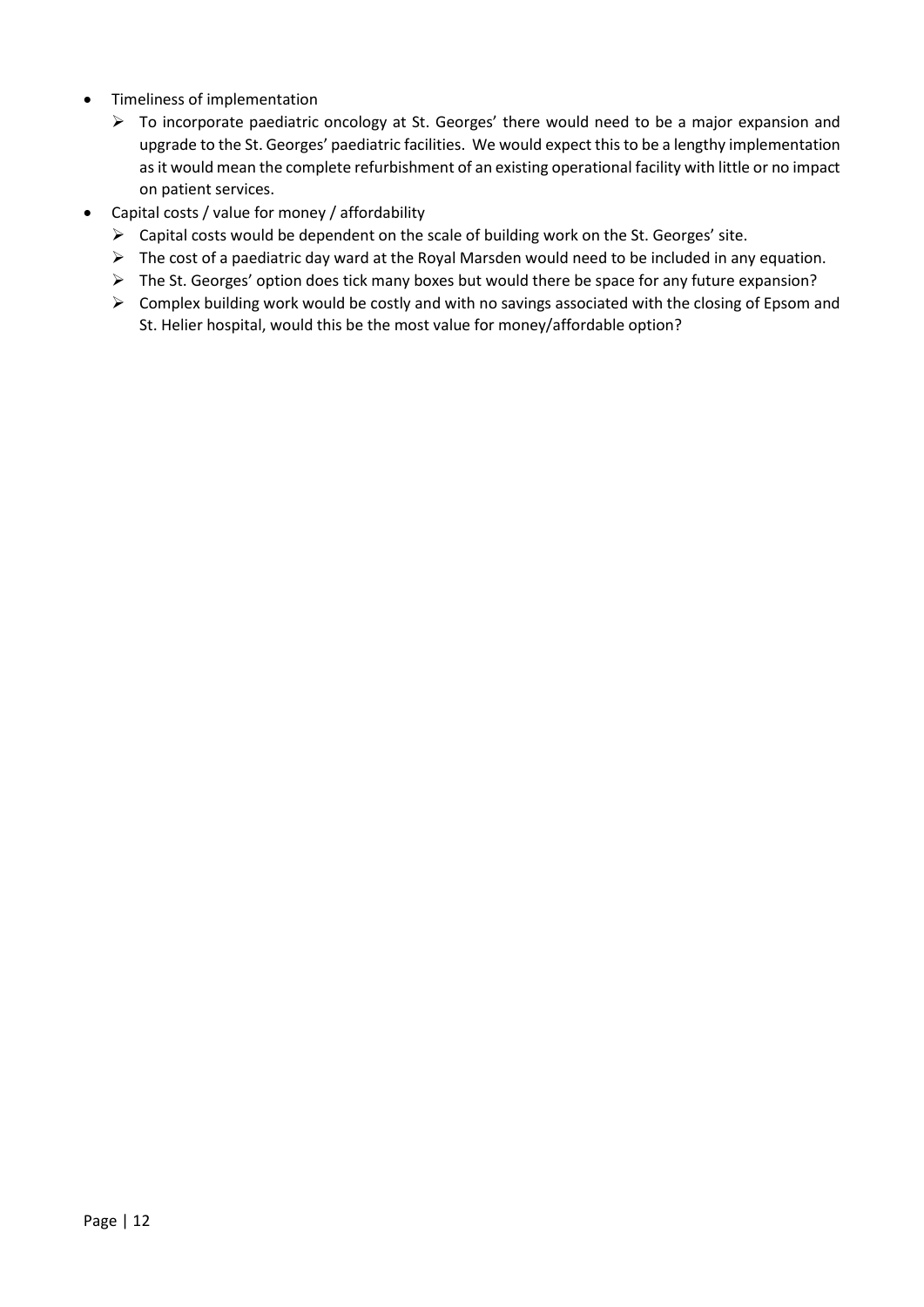## <span id="page-12-0"></span>6 Conclusions and Proposal

We have attempted to provide the reader of this document with a pragmatic evaluation of the options for the future of South Thames Children's Cancer Services. We have drawn on our own experiences as parents of a child treated at both St. Georges' and the Royal Marsden and also as funders of paediatric oncology research. We stand by our comments on the current situation South Thames children's Cancer Services finds itself in. Change is urgently needed. Change not only in facilities but also in treatments. Childhood cancer is still the biggest killer by disease of children in the UK.

Research activity is key to improving the outcomes of children diagnosed with cancer. So any option that decreases or eradicates paediatric oncology research activity should not proceed unless there is endorsement and acceptance that the Institute of Cancer Research will significantly reduce it's paediatric research in coming years.

We stated above that Prof. Richards' review did not take into account integrated strategic planning and that any new facility must be a firm foundation for future innovation and advancement of treatments. We see this as a critical factor and one that would enormously influence and decision on value for money and affordability for the longer term.

#### <span id="page-12-1"></span>6.1 Proposal

Taking into account all of the comments we made above, we have come to the following conclusions:

- We cannot support moving the South Thames Children's Cancer Services to the Evelina Hospital for the following key reasons:-
	- $\triangleright$  Access for families from Kent, Sussex and Surrey would be almost impossible and the cost for vehicular access for some families would be unaffordable
	- $\triangleright$  No plan to centralise paediatric neurosurgery for oncology patients
	- $\triangleright$  An undoubted significant deterioration or elimination of paediatric oncology research activities.
	- $\triangleright$  The maintaining of a paediatric day ward at the Royal Marsden for paediatric radiotherapy patients
	- $\triangleright$  No allowance to improve clinical outcomes over and above their current levels
- We cannot support moving the South Thames Children's Cancer Services to St. Georges' Hospital for the following key reasons:-
	- $\triangleright$  Access for families from Kent, Sussex and Surrey would be significantly more difficult than the Royal Marsden
	- $\triangleright$  An undoubted significant deterioration or elimination of paediatric oncology research activities.
	- $\triangleright$  The maintaining of a paediatric day ward at the Royal Marsden for paediatric radiotherapy patients
	- $\triangleright$  No allowance to improve clinical outcomes over and above their current levels
	- $\triangleright$  In Prof. Richards' review he made mention of a family whose daughter preferred the Royal Marsden from a patient experience perspective. From our experiences we would endorse that opinion.
- Our proposal is that a new children's hospital be built on the Sutton site adjacent to the Royal Marsden.
	- $\triangleright$  Access for families from Kent, Sussex and Surrey would be significantly better than the previous two options.
	- $\triangleright$  A two phase approach would be needed whereby a shorter term PICU be constructed at the Royal Marsden site to cater for the needs of Level 3 care for children undergoing oncology treatment. At no time should this option be seen as a permanent solution.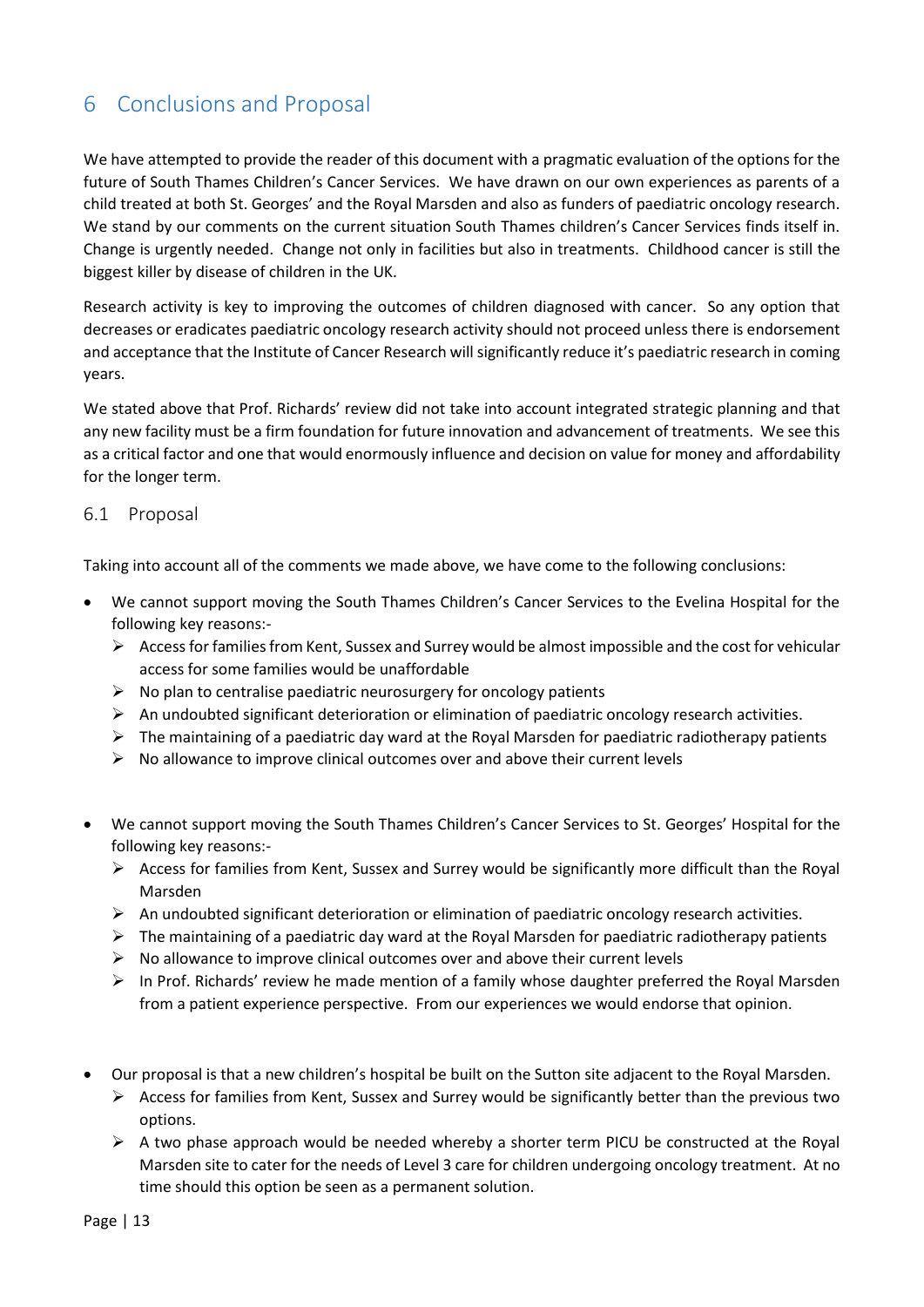- $\triangleright$  A new children's hospital on the Sutton site would offer additional PICU capacity for the South East.
- $\triangleright$  A new hospital would offer general surgery and perhaps in the longer term, subject to a feasibility study, neurosurgery for children with CNS tumours.
- $\triangleright$  Paediatric radiotherapy would be on site.
- $\triangleright$  Paediatric research activities would continue and hopefully increase.
- $\triangleright$  It would be inconceivable for the London Cancer Hub planned for the Sutton site to proceed without a paediatric presence.
- The new children's hospital could also house a Paediatric Genomics Centre and Paediatric Rare Disease Centre to leverage the world leading paediatric genomic diagnostics activity currently at the Royal Marsden.
- $\triangleright$  A paediatric genomics centre is needed to exploit the data from proposed Whole Genome Sequencing of new-borns.
- $\triangleright$  An integrated research and clinical campus consisting of the Institute of Cancer Research and the new children's hospital would attract the brightest and best paediatric clinical researchers and children would be the benefactors.
- $\triangleright$  The new centre would provide additional surgical and medical capacity to the South East's General Hospitals.
- $\triangleright$  Funding for any paediatric genomic facility should be sought from the MRC and NIHR.
- $\triangleright$  This option would provide a firm foundation for the research and development of future treatments for children.

This option would provide the following facilities:

|                               | New Children's Hospital at Sutton |  |
|-------------------------------|-----------------------------------|--|
| Paediatric oncology treatment |                                   |  |
| delivery and management       |                                   |  |
| <b>PICU</b>                   |                                   |  |
| Paediatric Radiotherapy       |                                   |  |
| Paediatric neurosurgery       | Subject to feasibility            |  |
| Paediatric general surgery    |                                   |  |

#### <span id="page-13-0"></span>6.2 Our Final Thoughts

We fully understand and support the decision that every PTC must have a PICU on site. However we cannot support any option that proliferates the fragmented nature of South Thames Children's Cancer Services. Cancer kills more children than any other disease. There is a huge unmet need for more effective treatments and these will only be developed through research. We therefore cannot support any option that reduces research activity. We firmly believe that the decision on the future of South Thames Children's Cancer Services cannot be taken by NHS Specialised Commissioners alone and should involve all stakeholders. This problem needs a strategic solution and not a tactical quick fix. Our proposal is obviously the most expensive option but it would provide 21<sup>st</sup> century facilities for a small but the most emotive part of the whole cancer spectrum  $$ paediatrics.